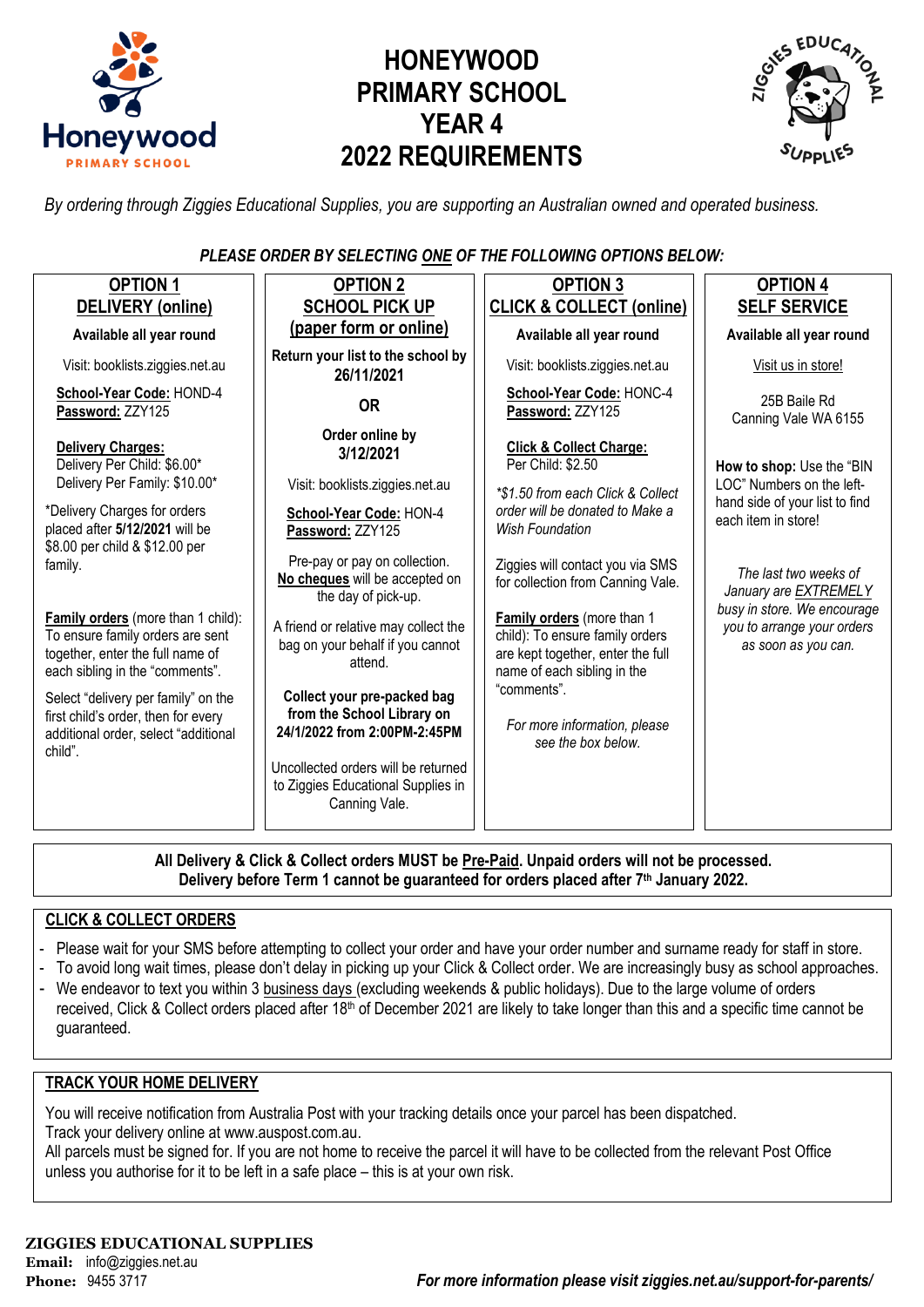

### **MISSING ITEMS**

Please ensure that you open your parcel and check your order as soon as you receive it. If you have any items missing from your pack that are not listed as being on back order, PLEASE NOTIFY US WITHIN 14 DAYS OF RECEIVING your order by emailing info@ziggies.net.au.

*Any claims made after this date will not be accepted.*

### **REFUNDS**

- Refunds will be granted for textbooks/workbooks on your Requirements List that are in **PERFECT** condition up to the **14th February 2022** or **14 days from date of purchase** (whichever is the latter).
	- PERFECT condition = still wrapped in packaging, no name written on, no bent corners, no book covering.
- **NO REFUNDS WILL BE GIVEN FOR DIGITAL PRODUCTS.**
- Ziggies will gladly refund or exchange any items deemed faulty from the manufacturer.
- **NO REFUNDS WILL BE ISSUED FOR ITEMS MARKED WITH A #, THESE ITEMS ARE FIRM SALE.**

**Please note: A refund or exchange cannot be given if the receipt is not presented.**

| <b>Store Trading Hours:</b>                                                                                                                                                                       |                                                                                                                                                  | <b>Store locations:</b>                                                                                                                                |  |  |  |  |
|---------------------------------------------------------------------------------------------------------------------------------------------------------------------------------------------------|--------------------------------------------------------------------------------------------------------------------------------------------------|--------------------------------------------------------------------------------------------------------------------------------------------------------|--|--|--|--|
| Mon - Fri                                                                                                                                                                                         | $9:00am - 5:00pm$                                                                                                                                | 25B Baile Rd<br>❖<br>Canning Vale WA 6155                                                                                                              |  |  |  |  |
| Saturday                                                                                                                                                                                          | $9:00$ am $-1:00$ pm                                                                                                                             |                                                                                                                                                        |  |  |  |  |
| <b>Extended hours:</b><br>Sat 8 <sup>th</sup> Jan<br>Sat 15 <sup>th</sup> Jan                                                                                                                     | $9:00$ am $-3:00$ pm<br>$9:00am - 3:00pm$                                                                                                        | <b>Parking:</b> Please be aware that there is limited parking in the<br>last two weeks of January. Please be respectful of<br>neighbouring businesses. |  |  |  |  |
| Sat 22 <sup>nd</sup> Jan<br>Thurs 27 <sup>th</sup> Jan<br>Fri 28 <sup>th</sup> Jan<br>Sat 29 <sup>th</sup> Jan<br>Sun 30 <sup>th</sup> Jan<br>Mon 31 <sup>st</sup> Jan<br>Sat 5 <sup>th</sup> Feb | $9:00am - 5:00pm$<br>$8:00am - 6:00pm$<br>$8:00am - 6:00pm$<br>$9:00am - 5:00pm$<br>$11:00am - 4:00pm$<br>$8:00am - 6:00pm$<br>$9:00am - 3:00pm$ | To avoid parking issues, we strongly encourage you to visit<br>our store earlier or select the delivery option.                                        |  |  |  |  |
| * Christmas Eve (24th Dec) 9:00am-3:00pm<br>* Closed all public holidays (i.e. Christmas Day,<br>Boxing Day, New Year's Day, Australia Day etc.)                                                  |                                                                                                                                                  |                                                                                                                                                        |  |  |  |  |

### **Covid-19**

Due to the current situation with Covid-19, we will be monitoring and restricting (if necessary) the number of customers in store for the safety of our customers and staff. If you are visiting our stores in the last 2 weeks of January, please be aware that you may need to wait in line to enter our stores for self-service, so please limit the number of family members you bring with you. We highly recommend that you visit before this time. All customers will be required to sign in using the Safe WA App or the manual register.

### **Plastic Bags**

We encourage you to bring re-usable bags into store if doing self-service. Re-usable plastic and fabric bags will be available to purchase if required.

### **Parents to Supply**

2 x Box Tissues 2 x Rolls of Paper Towel 1 x Library Bag